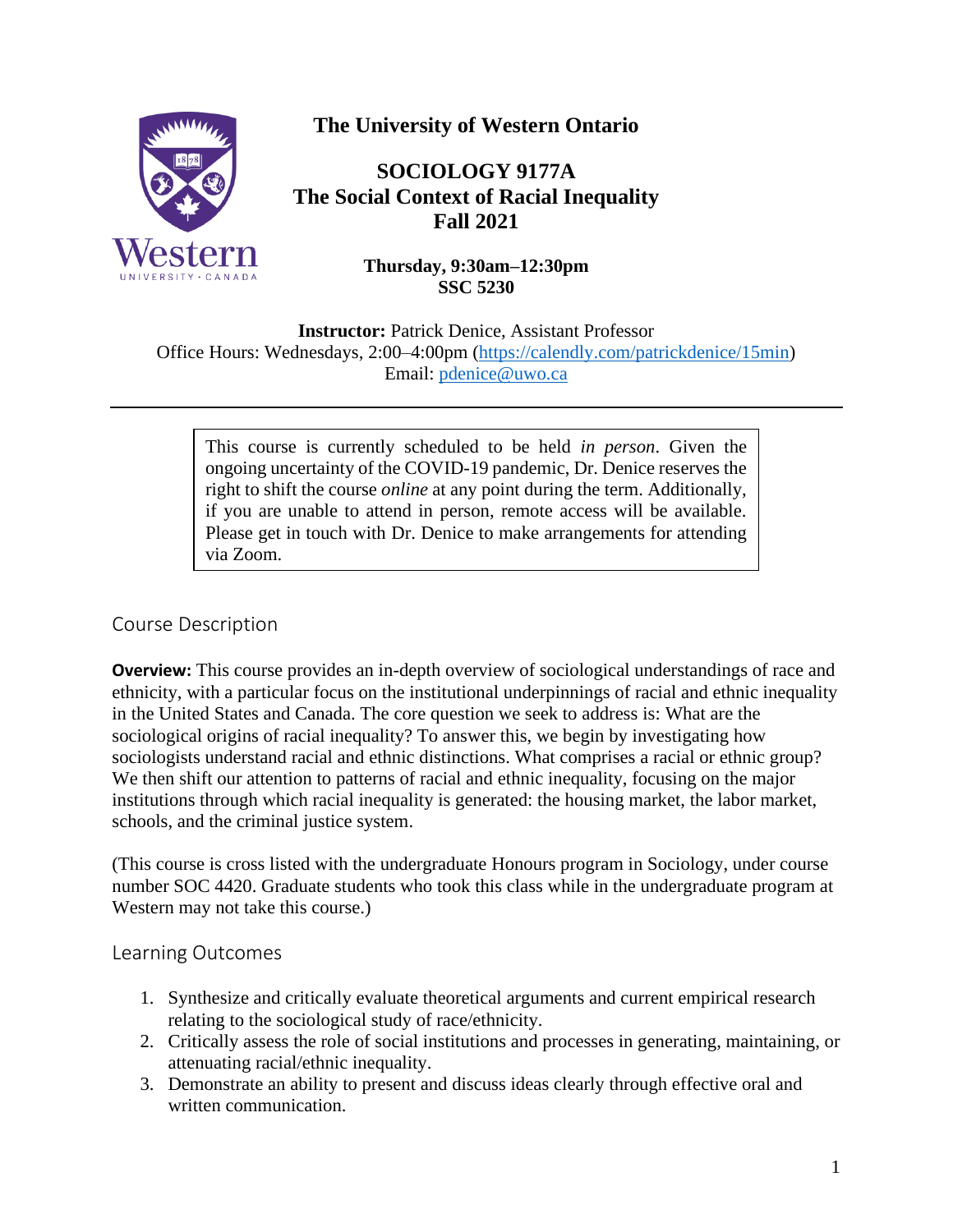4. Demonstrate an awareness and appreciation of the complexity of knowledge, the potential of other interpretations, methods, and disciplines, and the limitations of one's own work and of the discipline more generally.

### Course Materials

All required readings, assignment prompts, and other course materials will be made available through our OWL course site.

### Course Organization

Students will be asked to review and critically engage with course material (readings, podcasts, etc.) prior to class meetings. Class time will consist of student presentations, structured class discussions, and small group activities.

### Course Evaluation

**Class Participation (20%):** Your active participation in class discussions is crucial to your success in this class. Active participation means that you consistently ask and answer questions, reflect thoughtfully on the readings, and engage respectfully with your colleagues. Additionally, throughout the term, you will be asked to complete short, low-stakes writing activities prior to or during class. Some of these will be collected (others will not), and we will talk about them during our seminars, either with the full class or in smaller groups. They are intended to help you complete the final paper assignment as well as engage more deeply with the material.

**Facilitating Discussion (30%):** All students will lead one discussion at some point over the course of the term. More information will be given on the first day of class, but in general discussion leaders have the following 3 responsibilities:

- 1. Provide a clear and concise summary and critical analysis of the assigned reading(s). Identify the authors' argument and the evidence used to support that argument, evaluate the effectiveness of the argument, and discuss what you learned from the reading(s).
- 2. Highlight the ways in which the day's reading material fits (or doesn't fit) with material we've already covered.
- 3. Guide discussion among your colleagues through questions. I will provide an initial bank of discussion questions that will be relevant to almost all readings we cover throughout the term. You are welcome to draw on these as a starting point, and you should also develop additional questions specific to the day's readings.

Graduate students in the class must also submit a **two-page critical memo** of their reading (12 point, Times New Roman font, double-spaced). These memos should go beyond simply summarizing the articles. Rather, try to engage with a focused issue raised by the reading for you.

**Final Paper (50%):** Graduate students will write a final paper due no later than **Monday, December 13<sup>th</sup> at 10:00am**. There are three options for this assignment: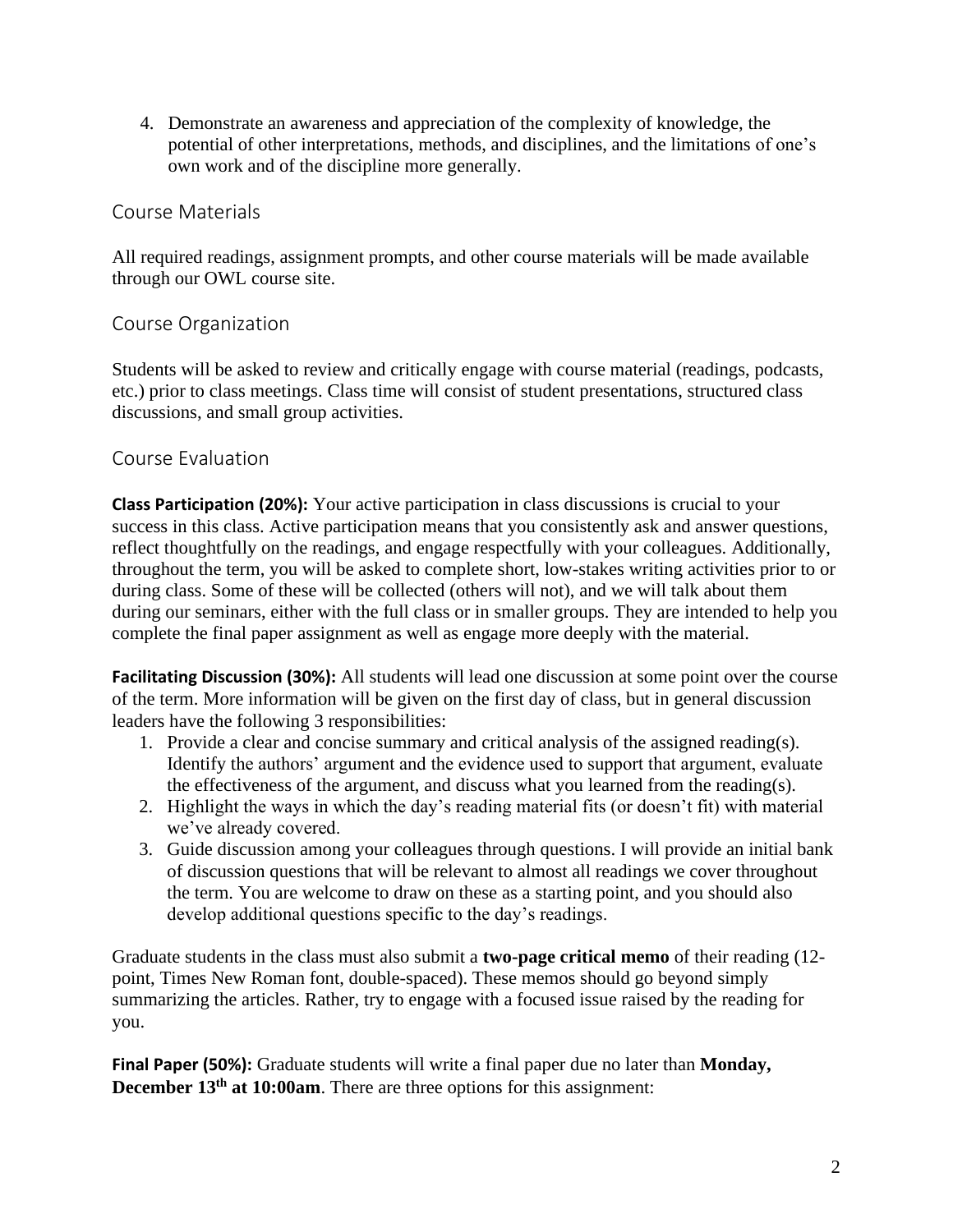- 1. *Empirical study:* Carry out an original analysis of a research question on racial/ethnic inequality. Due to the time constraints of the term, students are encouraged to carry out a secondary quantitative analysis of publicly available data. Papers should be formatted like an academic journal article, with an introduction, literature review, data/methods section, findings section, and a discussion/conclusion.
- 2. *Front-end of an academic journal article or a research grant proposal:* Papers should include an introduction, literature review, and a proposed data and methods section. Unlike the empirical paper, you will not need to actually carry out the proposed analysis. You will, however, need to spend more time here developing the literature review and conceptual framework.
- 3. *Book review:* Students may choose to write a book review on a recently published book having to do with institutionalized forms of racial/ethnic inequality. As a condition of this option, students must submit their review to a sociological academic journal (while they do not need to do so by the assignment deadline, they do need to indicate their target journal and a timeline for submitting it). Thus, students must identify a journal that accepts unsolicited book reviews and follow their length and formatting guidelines.

Students writing options 1 or 2 should aim for roughly 20 pages (12-point, Times New Roman font, double-spaced). Students writing a book review should consult their target journal's instructions (typically, they are about 5-6 pages). While shorter, book reviews can be a challenge! Not only do they require that you read an entire book, you'll also need to be very conversant in the related literature. If you select this option, please let me know which book you would like to review early on in the term (see course schedule at the end of this outline).

I encourage you to think carefully about where you are in your graduate career when deciding which final paper to pursue. For any of the three options, you may draw upon your own existing research agenda (effectively altered based on what we have covered in class), a topic you presented on, or something entirely new.

*A Note About Attendance:* Because you cannot participate and actively engage with the materials and your colleagues if you are not here, in order to receive a passing grade, students are expected to attend at least 80% of the class meetings for this course. This requirement will only be waived in exceptional circumstances with documentation. While attendance is not an explicit part of the evaluation breakdown, you will see your final grade lowered if you miss an excessive number of class sessions. Please inform me as soon as possible if you are unable to attend a class for medical or personal reasons.

### How to Contact Me

I can be reached via email at [pdenice@uwo.ca.](mailto:pdenice@uwo.ca) During the academic year, I try to respond to emails within 24 business hours. Questions that require long explanations are best asked in class or during office hours.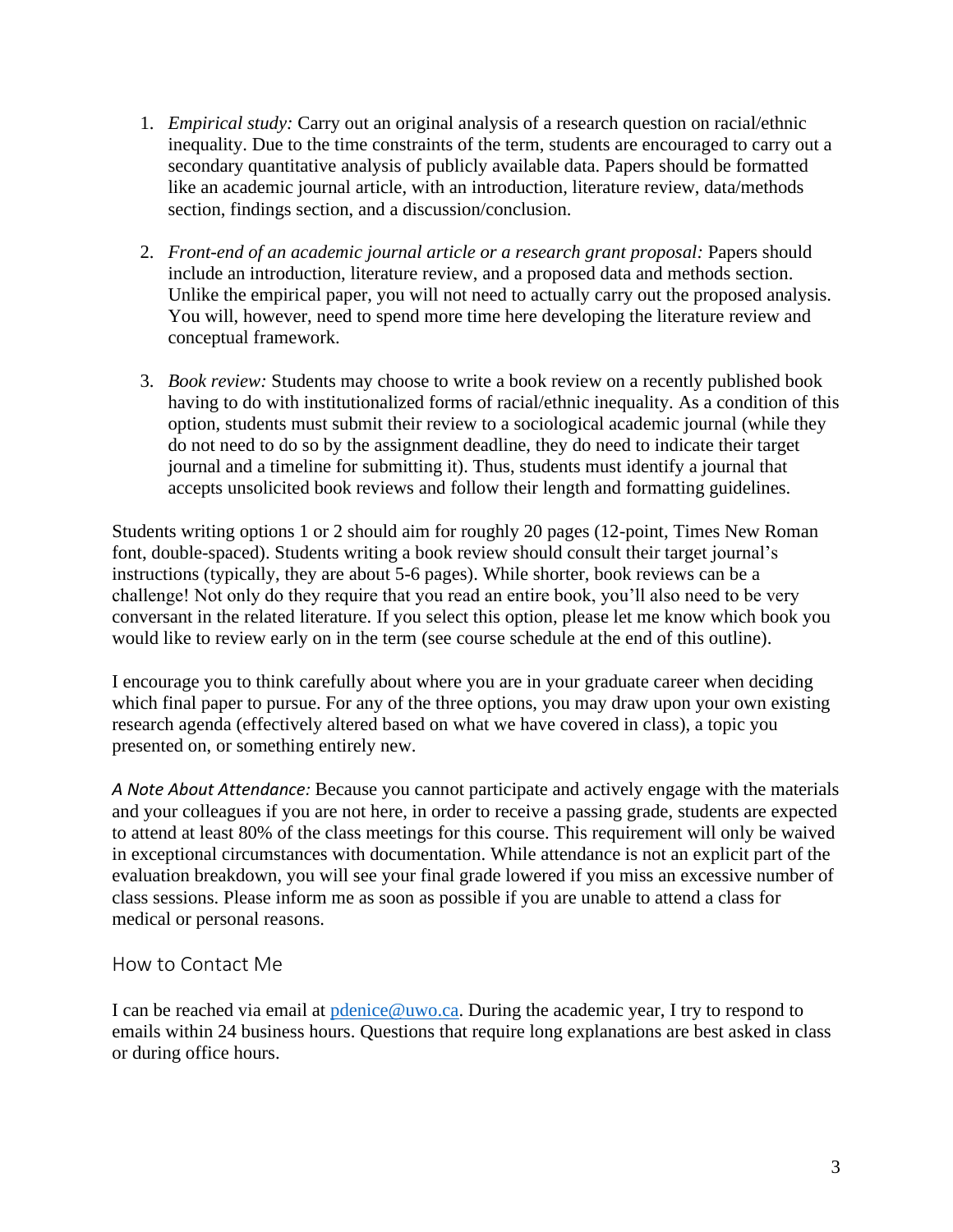Students are encouraged to come to office hours. To set up either an in-person or Zoom meeting during my office hours, go to the following link: [https://calendly.com/patrickdenice/15min.](https://calendly.com/patrickdenice/15min) Students may also drop in (without setting up a meeting) to my office hours on a first-come/firstserve basis. If my office hours do not work, students are welcome to set up an appointment at a different time, or to approach me before or after class.

### How to Get Important Information

You will find course content and announcements posted to our OWL course website. I will also announce any upcoming deadlines or changes to the course schedule in class. If you miss a class, check first with a classmate for any notes or other materials.

### Important Policies

**Assignment Deadlines:** Students must submit their assignments by the date and time stated in the course outline and on the OWL website. Late assignments will be penalized 10% for each day they are late. Any assignment not received within 5 days of the due date will not be accepted, except in the event of a documented medical or family emergency. If a student anticipates an issue with an assignment, they are encouraged to speak to the professor as early as possible to make alternative arrangements.

**Plagiarism:** Students must write their assignments in their own words. Whenever students take an idea from another author, they must acknowledge their debt both by using quotation marks where appropriate and by proper referencing such as footnotes or citations. Plagiarism is a major scholastic offence (the Scholastic Offence Policy can be viewed in the Western Academic Calendar).

All required papers may be subject to submission for textual similarity review to the commercial plagiarism detection software under license to the University for detection of plagiarism. All papers submitted for such checking will be included as source documents in the reference database for the purpose of detecting plagiarism of papers subsequently submitted to the system. Use of the service is subject to the licensing agreement, currently between The University of Western Ontario and Turnitin.com (www.turnitin.com).

**Standards of Professional Behaviour:** It is the responsibility of all members of the Department of Sociology to adhere to and promote standards of professional behaviour that support an effective learning environment. These include:

- Respect for others both in and out of the classroom through words and actions (be professional, fair, and respectful in interactions with people on-line and in-person; understand and respect differences among classmates and colleagues; avoid disrupting the learning environment; respect others' expectations of confidentiality and privacy).
- Active engagement in learning and commitment to quality (being prepared for classes; participating and listening actively to other; using technology and social media appropriately, striving to do your best). Take responsibility for your own learning by: relating course con- tent and projects to your own professional interests; monitoring your own understanding; seeking clarification and assistance when necessary.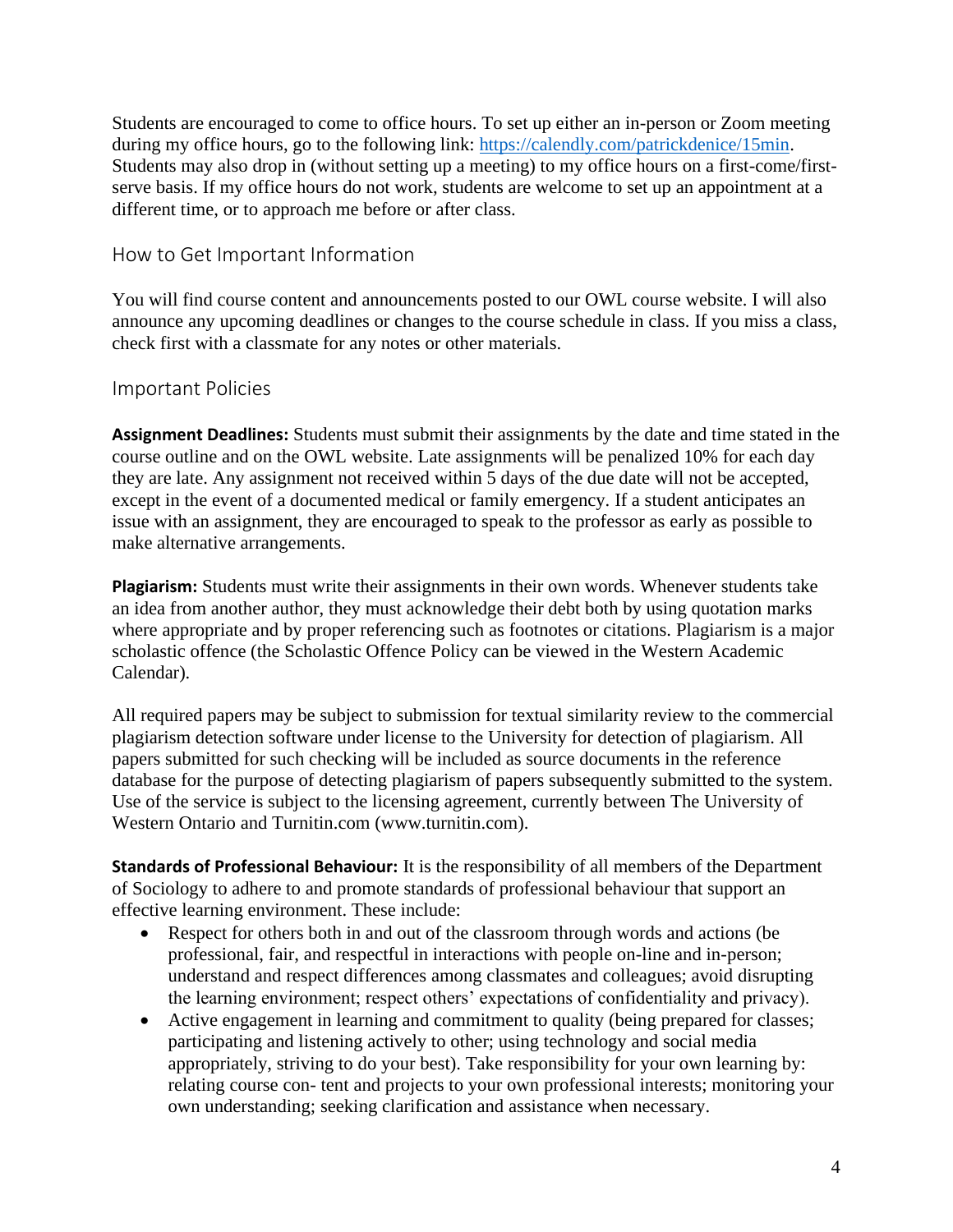• Personal integrity (following through on commitments; doing one's own work). Students should also be aware of the UWO Student Code of Conduct found at: [https://www.uwo.ca/univsec/pdf/board/code.pdf.](https://www.uwo.ca/univsec/pdf/board/code.pdf)

**Laptops and other Electronics/Phones in Class:** I encourage you to take notes without a computer if you are able. If you need a laptop to take notes during class, please refrain from browsing the internet, texting, or going on social networking sites. Students who disrupt their colleagues' learning through the use of their laptop or tablet will be told to put away their device, and they will not be permitted to use it for the remainder of the class. Be sure that all cell phones are silenced and put away at the beginning of class.

**Recording Devices:** Recording devices may not be used in this class. Some of the topics we discuss may be of a sensitive nature. In order to cultivate an atmosphere in the classroom where we all feel comfortable sharing our ideas, questions, and personal stories or experiences, we need to be free from worry about being recorded. If you require a recording device for medical, accessibility, or other reasons, please see me.

**Lectures and Other Course Materials:** Any materials created by the instructor (e.g., notes, handouts, summaries, slide decks, assignments, exams, etc.) are protected by copyright law and may not be copied or distributed in any form without the explicit permission of the instructor. Any non-authorized use of these materials constitutes an academic offence.

**Scholastic Offences:** Scholastic offences are taken seriously and students are directed to read the appropriate policy—specifically, the definition of what constitutes a Scholastic Offence [\(www.uwo.ca/univsec/pdf/academic\\_policies/appeals/scholastic\\_discipline\\_undergrad.pdf\)](http://www.uwo.ca/univsec/pdf/academic_policies/appeals/scholastic_discipline_undergrad.pdf).

**Accommodation:** Western is committed to achieving barrier-free accessibility for all its members, including graduate students. As part of this commitment, Western provides a variety of services devoted to promoting, advocating, and accommodating persons with disabilities in their respective graduate program.

Graduate students with disabilities (for example, chronic illnesses, mental health conditions, mobility impairments) are encouraged to register with Student Accessibility Services, a confidential service designed to support graduate and undergraduate students through their academic program. With the appropriate documentation, the student will work with both SAS and their graduate programs (normally their Graduate Chair and/or Course instructor) to ensure that appropriate academic accommodations to program requirements are arranged. These accommodations include individual counselling, alternative formatted literature, accessible campus transportation, learning strategy instruction, writing exams and assistive technology instruction. For more information, see [http://www.sdc.uwo.ca/ssd/.](http://www.sdc.uwo.ca/ssd/)

**Completion of Course Requirements:** Course requirements must be completed by the end of the term in which the course is offered (Fall–December 31; Winter–April 30, Summer–August 31). Only in exceptional circumstances may a student take additional time to complete the course requirements. In such a case, the student must first meet with the Graduate Chair to request permission to carry the incomplete. Medical documentation, where required, will be kept on file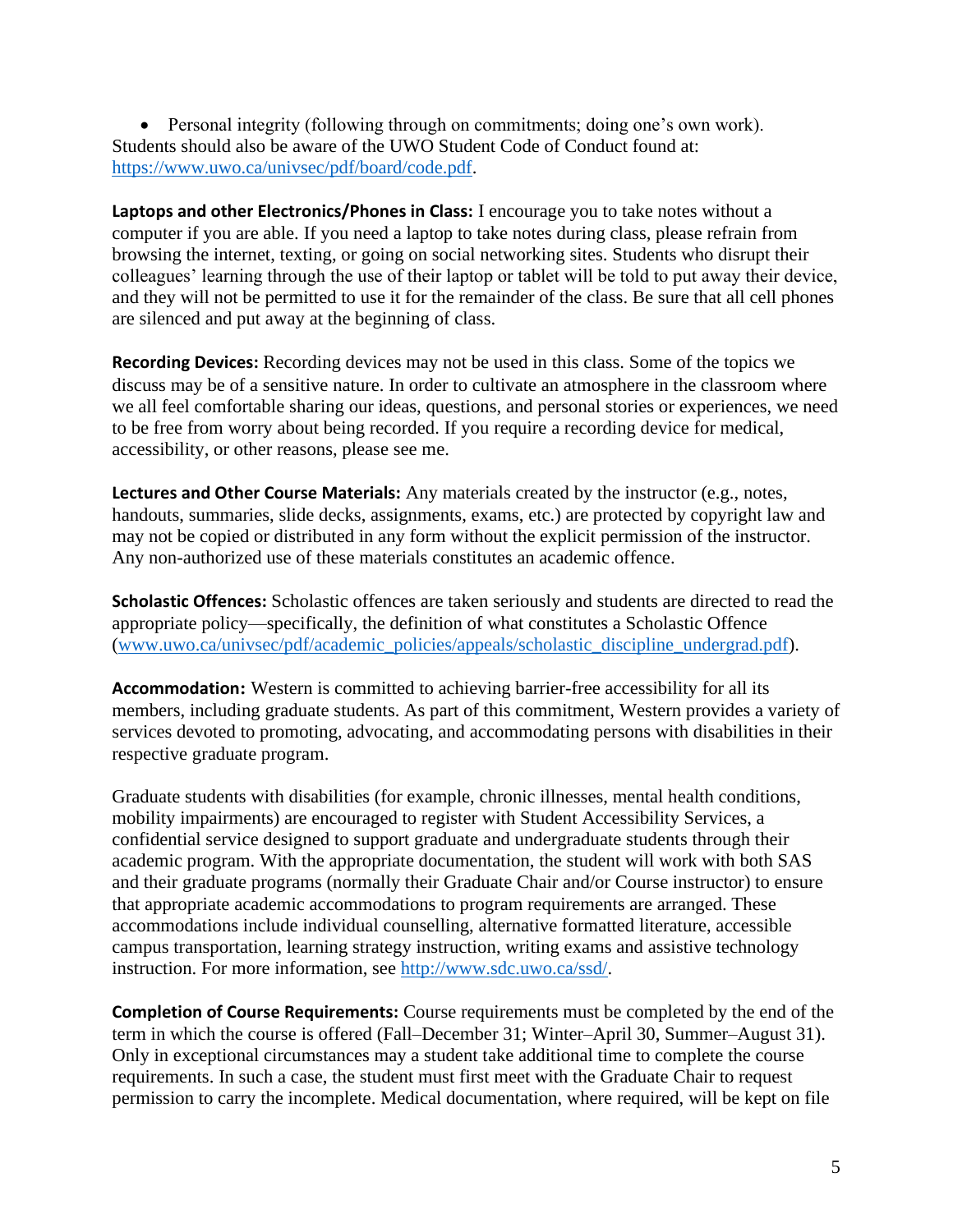in the Sociology graduate program office. More details regarding incompletes are outlined in the Graduate Handbook:

[http://www.sociology.uwo.ca/graduate\\_handbook/course\\_information.html.](http://www.sociology.uwo.ca/graduate_handbook/course_information.html)

**Accessibility Options:** Please contact the course instructor if you require material in an alternate format or if you require any other arrangements to make this course more accessible to you. You may also wish to contact Services for Students with Disabilities (SSD) at 519-661-2111, x82147, for any specific question regarding an accommodation. Information regarding accommodation of exams is available on the Registrar's website:

[www.registrar.uwo.ca/examinations/accommodated\\_exams.html.](http://www.registrar.uwo.ca/examinations/accommodated_exams.html)

**Mental Health:** Students who are in emotional/mental distress should refer to Health and Wellness Western [\(http://uwo.ca/health/mental\\_wellbeing/index.html\)](http://uwo.ca/health/mental_wellbeing/index.html) for a complete list of options for getting help.

**Health and Wellness:** As part of a successful graduate student experience at Western, we encourage students to make their health and wellness a priority. Students seeking help regarding mental health concerns are advised to speak to someone they feel comfortable confiding in, such as their faculty supervisor, their program director (graduate chair), or other relevant administrators in their unit. The Wellness Education Centre (lower level UCC) assists students in finding mental health and other related resources best suited to their needs [\(http://se.uwo.ca/wec.html\)](http://se.uwo.ca/wec.html). Western's School of Graduate and Postdoctoral Studies' Living Well website provides tips for thriving at grad school and other helpful information [\(http://grad.uwo.ca/current\\_students/living\\_well/index.html\)](http://grad.uwo.ca/current_students/living_well/index.html).

Western provides several on-campus health-related services to help you achieve optimum health and engage in healthy living while pursuing your graduate degree. For example, to support physical activity, all students, as part of their registration, receive membership in Western's Campus Recreation Centre. Numerous cultural events are offered throughout the year. Also, we encourage you to check out the Faculty of Music web page [\(http://www.music.uwo.ca/,](http://www.music.uwo.ca/) and our own McIntosh Gallery [\(http://www.mcintoshgallery.ca/\)](http://www.mcintoshgallery.ca/).

**Disputing a Grade:** Students who wish to dispute an assignment, exam, or course grade must write a one-page explanation justifying why their work should be re-evaluated. Such explanations should focus on the merit of the work itself. Work will not be re-evaluated on the basis that students were sick or feeling stressed when completing the assignment. Please be advised that a student's mark may go up or down upon re-evaluation.

**Extraordinary Circumstances:** The content and/or evaluation of this course is subject to change in the event of extraordinary circumstances beyond the University's or instructor's control.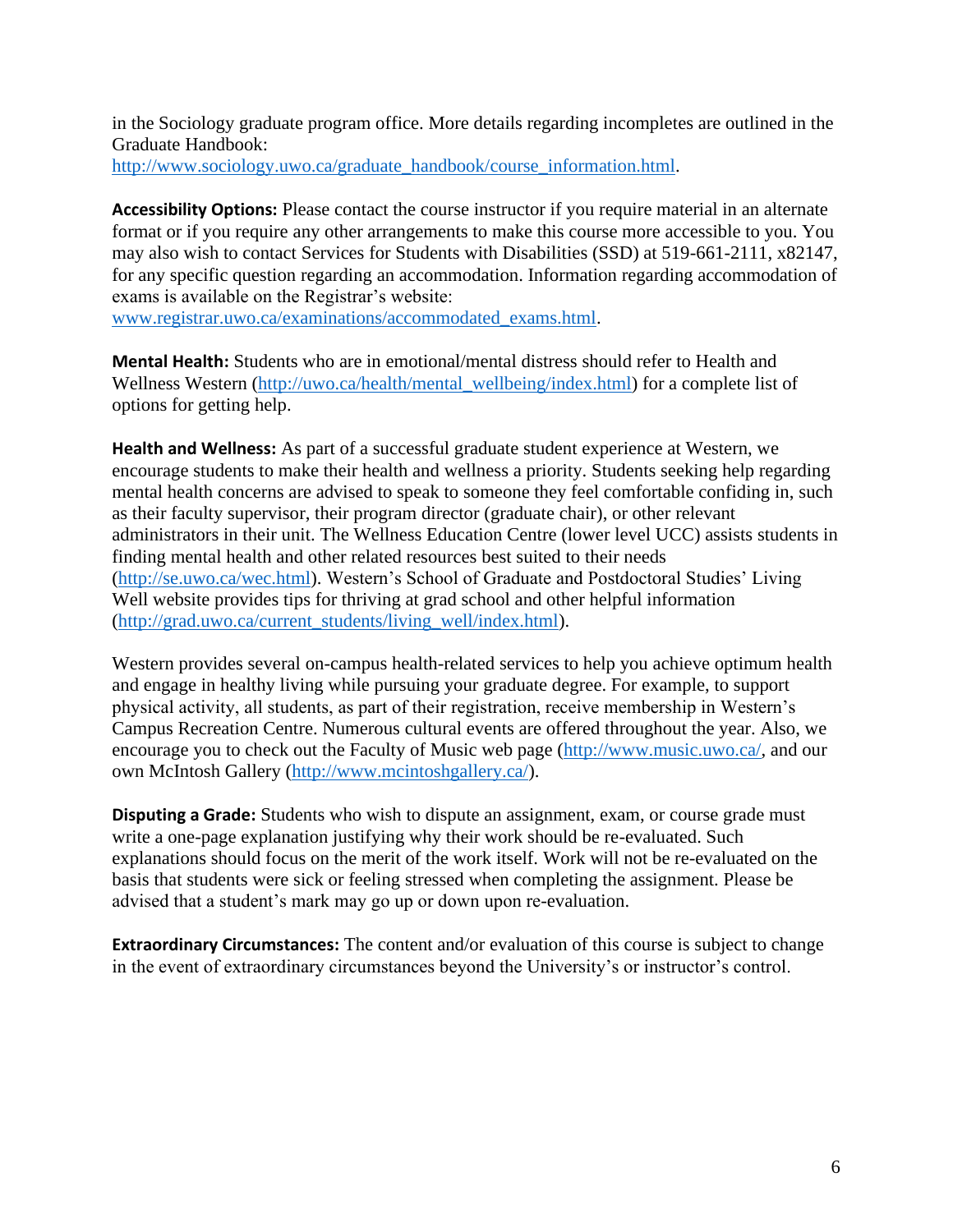## Course Schedule

*Please note: Readings should be completed prior to class on the date listed. This outline is subject to change over the course of the term in order to meet the needs of the class. Any changes will be announced in class and/or through our OWL course website.* 

### **Part I: Sociological Understandings of Race and Ethnicity**

Sept. 16 – Getting started: What is race? What is ethnicity?

- Yetman, *Majority and Minority*, ch. 1 (pp. 1-20)
- Brown, "Who is an Indian child? Institutional context, tribal sovereignty, and racemaking in fragmented states"

Sept. 23 – Prejudice, racism, and racial attitudes

- Fox and Guglielmo, "Defining America's Racial Boundaries"
- Underhill, "Parenting During Ferguson: Making Sense of White Parents' Silence"
- Shiao and Woody, "The meaning of 'racism'"

Sept. 30 – Introducing institutions of racial and ethnic inequality

- Wooten and Couloute, "The Production of Racial Inequality Within and Among Institutions"
- Ray, "Why so many organizations stay white"
- Katznelson, *When Affirmative Action Was White*, chs. 1-2 (pp. 1-52)

### **Part II: Institutions of Racial and Ethnic Inequality**

Oct. 7 – Housing, part 1

• Rothstein, *The Color of Law*, chs. 1, 3-4 (pp. 3-14, 39-75)

Oct. 14 – Housing, part 2

- Fong and Wilkes, "Racial and Ethnic Residential Patterns in Canada"
- Khazan, "Being Black in America Can Be Hazardous to Your Health"

### $\Rightarrow$  For students choosing to write a Book Review: deadline to inform me of your chosen *book and target journal*

Oct. 21 – Labor market, part 1

- Katznelson, *When Affirmative Action Was White*, ch. 3 (pp. 53-79)
- Kay, "Social Capital, Relational Inequality Theory, and Earnings of Racial Minority Lawyers"

Oct. 28 – Labor market, part 2

• Quillian et al., "Evidence from field experiments in hiring shows substantial additional racial discrimination after the callback"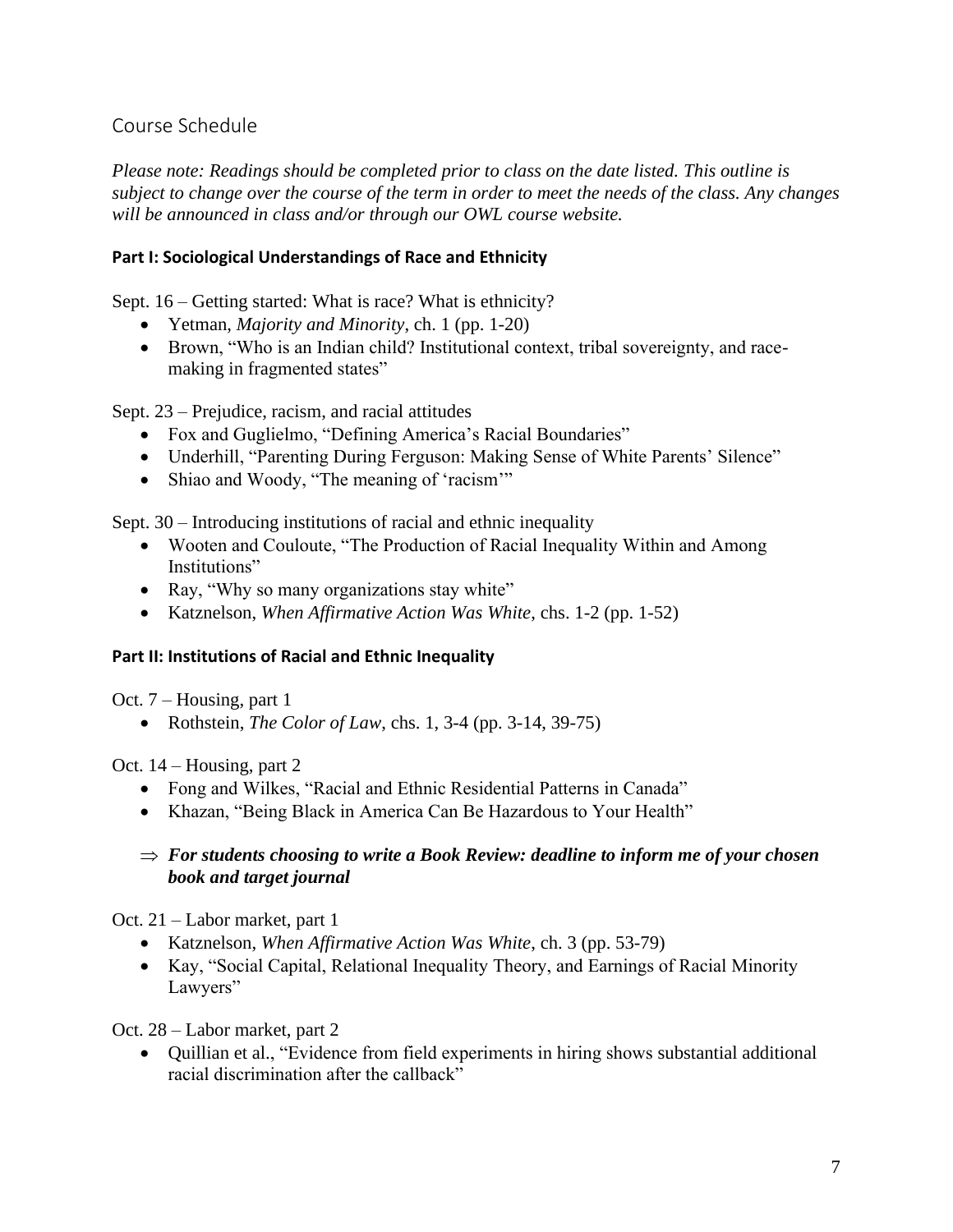- Banerjee, "An Examination of Factors Affecting Perception of Workplace Discrimination"
- Harvey Wingfield, "How organizations are failing black workers and how to do better"

Nov. 4 – *Reading Week – Enjoy the break!*

Nov. 11 – Schools, part 1

- Listen: *This American Life*, "The Problem We All Live With"
- Rooks, *Cutting School: The Segrenomics of American Education*, ch. 3 (pp. 79-107)
- Milne and Wotherspoon, "Schools as 'really dangerous places' for Indigenous children and youth: Schools, child welfare, and contemporary challenges to reconciliation"

Nov. 18 – Schools, part 2

- Chen and Stulberg, "Racial Inequality and Race-Conscious Affirmative Action in College Admissions"
- Bailey, "Indigenous Students: Resilient and Empowered in the Midst of Racism and Lateral Violence"

Nov. 25 – Criminal justice, part 1

- Pettit and Western, "Mass Imprisonment and the Life Course: Race and Class Inequality in U.S. Incarceration"
- Alexander, *The New Jim Crow*, ch. 3 (pp. 97-139)
- Pager, *Marked*, ch. 5 (pp. 86-99)

Dec. 2 – Criminal justice, part 2, and Wrapping up

- Desmond, Papachristos, and Kirk, "Police Violence and Citizen Crime Reporting in the Black Community"
- Williams, "A Call to Focus on Racial Domination and Oppression"
- Coates, "The Case for Reparations"

*Final paper due via OWL by Monday, December 13, at 10:00am*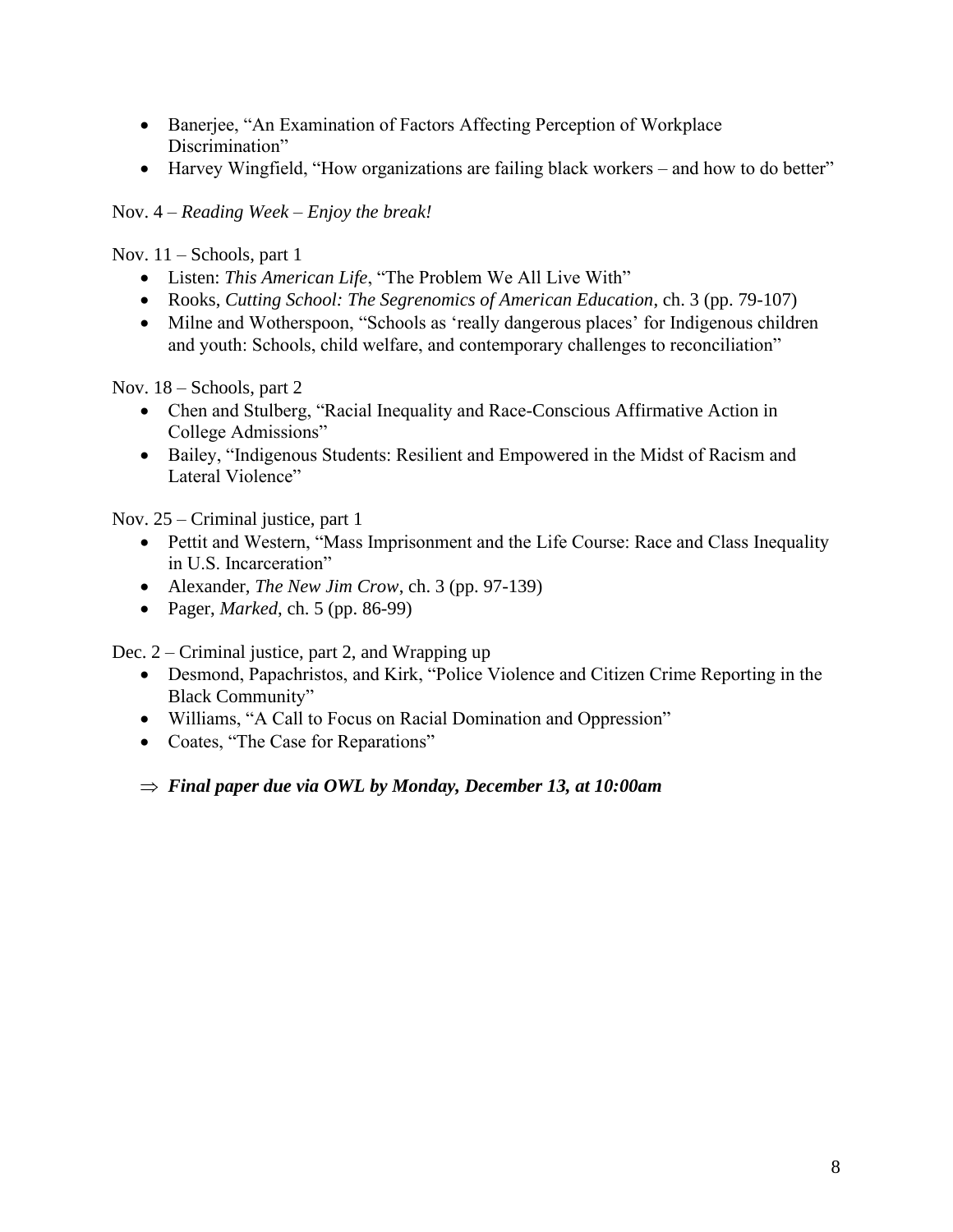## Recommended Reading

*This is a collection of books, articles, and films that (at least for now) just missed inclusion in our class. If you are interested in delving further into a given topic, these are good places to start. I am happy to suggest others!*

### **Part I: Sociological Understandings of Race and Ethnicity**

- \*Bonilla-Silva, E. 2018. *Racism without Racists: Color-Blind Racism and the Persistence of Racial Inequality in America*. Lanham, MD: Rowman & Littlefield.
- Denis, J. S. 2015. "Contact theory in a small-town settler-colonial context: The reproduction of laissez-faire racism in Indigenous-white Canadian relations." *American Sociological Review* 80(1): 218-242.
- Frederickson, George M. 2002. *Racism: A Short History*. Princeton, NJ: Princeton University Press.
- Goodman, Philip. 2014. "Race in California's Prison Fire Camps for Men." *American Journal of Sociology* 120: 352–394.
- Gould, Stephen Jay. 1996. *The Mismeasure of Man*. New York, NY: W.W. Norton and Company, Inc.
- Mueller, Jennifer C. 2017. "Producing colorblindness: Everyday mechanisms of white ignorance." *Social Problems* 64(2): 219-238.
- \*Ray, V. 2019. "A theory of racialized organizations." *American Sociological Review* 84(1): 26-53.
- \*Saperstein, Aliya, and Andrew Penner. 2012. "Racial Fluidity and Inequality in the United States." *American Journal of Sociology* 118: 676–727.
- Telles, Edward E. 2004. *Race in Another America: The Significance of Skin Color in Brazil*. Princeton, NJ: Princeton University Press.

### **Part II: Institutions of Racial and Ethnic Inequality**

- \*Bertrand, M, and Mullainathan, S. 2004. "Are Emily and Greg more employable than Lakisha and Jamal? A field experiment on labor market discrimination?" *The American Economic Review* 94(4): 991-1013.
- Billingham, Chase M., and Matthew O. Hung. 2016. "School Racial Composition and Parental Choice: New Evidence on the Preferences of White Parents in the United States." *Sociology of Education* 89: 99–117.
- Coates, Ta-Nehisi. 2015. *Between the World and Me*. Spiegal and Grau.
- Coates, Ta-Nehisi. 2017. "My President Was Black." *The Atlantic*, January/February issue.
- Cottom, Tressie McMillan. 2017. *Lower Ed: The Troubling Rise of For-Profit Colleges in the New Economy*. The New Press.
- Desmond, Matthew. 2016. *Evicted*. Crown.
- Massey, Douglas S. 2007. *Categorically Unequal: The American Stratification System*. Russell Sage.